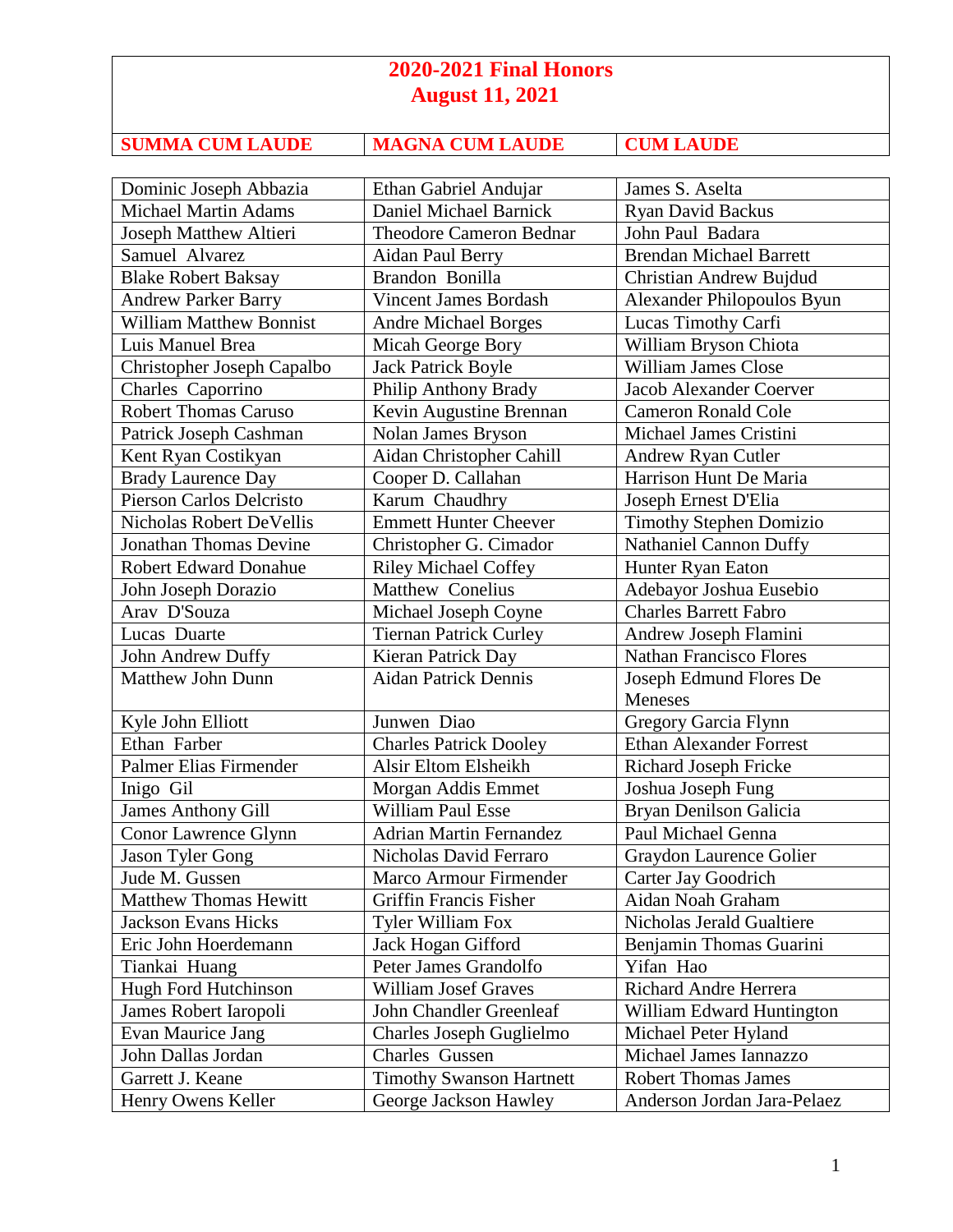## **2020-2021 Final Honors August 11, 2021**

| <b>SUMMA CUM LAUDE</b> |  |
|------------------------|--|

**MAGNA CUM LAUDE CUM LAUDE** 

| Harrison Mercer Lent            | Max Earl Hazelton             | George Patrick Kane               |
|---------------------------------|-------------------------------|-----------------------------------|
| <b>Matthew Marshall Mancini</b> | Jack William Hickey           | Jacob Knute Kavanaugh             |
| <b>Clayton Patrick Manley</b>   | <b>Charles Michael Iacono</b> | Henry Michael Kelly               |
| Joseph M. Marotta               | Isaiah Clervoix Joseph        | Matthew Lucas Fletcher Kelly      |
| <b>Matthew Patrick Marsden</b>  | <b>Thomas Peter Kaiser</b>    | Mark Nicholas Kolotylo            |
| <b>Phillip Luis Martins</b>     | Liam Patrick Kelly            | Lucas Somar Krippendorff          |
| <b>Matthew Shawn Mazza</b>      | Garen Conrad Killilea         | <b>Tanner James Langis</b>        |
| <b>Matthew Nicholas McLeod</b>  | Vishnu Rajesh Kumar           | Alexander Ryan Leporati           |
| William Hummel McMahon          | Liam Shields Lafond           | Chase Joseph Lombra               |
| John Michael Stephen Miller     | Conor James Lillis            | Patrick Thomas Lundregan          |
| <b>Matthew Patrick Mitchell</b> | Maddux B. Little              | Ivan Pedro Marin                  |
| Jared Angelo Mocco              | Luke Thomas Lombardo          | Aidan Charles May                 |
| <b>Nathan James Moore</b>       | <b>James Henry Louw</b>       | <b>James Clark McGarry</b>        |
| <b>Brendan James Murphy</b>     | Joseph Edward Macri           | Owen William McNicholas           |
| <b>Matthew James Murphy</b>     | Daniel Maloney                | Luis Mendizabal                   |
| Antonio Joseph Musilli          | Xianlong Mao                  | <b>John Francis Moore</b>         |
| <b>Thomas Paul Nardone</b>      | <b>Colin James Markelon</b>   | <b>Thomas Emmett Musser</b>       |
| Farrell Henry D. Nivrose        | John Joseph Marshall          | Holden Adams Norman               |
| <b>Ryan Oates</b>               | Jaeden Joel Masoperh          | <b>Alexander William Petrides</b> |
| Marcos Ojea Quintana            | Gavin Paul McCarthy           | John Joseph Pezzimenti            |
| Ryan Thomas O'Meara             | William John McCormack        | <b>Dustin Lee Ranciato</b>        |
| Ryan Daniel Oshinskie           | John Owen McDermott           | <b>Conner Richard Reid</b>        |
| <b>Dereck Francisco Ovalle</b>  | James John McElwain           | Cesar Junior Rios-Vargas          |
| Polanco                         |                               |                                   |
| Lorenzo Joseph Pino             | Matthew M. McManus            | <b>Jack Matthew Rogan</b>         |
| Ryan Michael Preisano           | Brendan Patrick McMullan      | Frank Tanner Sabados              |
| William M. Reidy                | <b>Andre Gabriel Mead</b>     | Sean Joseph Salafia               |
| <b>Jack Glenn Reiling</b>       | <b>Charles Paul Meyer</b>     | Jan Marian Salafia                |
| Christopher John Neil Rhodes    | <b>Graham Edward Michener</b> | Douglas John Seyfried             |
| Ryan Stephen Riccio             | Gabriel F. Mildner            | Benjamin Richard Sheldon          |
| Jack Callahan Richter           | James Frederick Minnich       | Jacob Alan Small                  |
| Sebastián Rodriguez             | Jonathan Morris               | Lander Myung Sotil                |
| Michael Jay Rothberg            | William Francis Muir          | Michael Edward Stevenson          |
| Patten Brooks Royal             | <b>Jack Robert Mullen</b>     | <b>Jonathan James Stuart</b>      |
| Aksel John Sather               | <b>Brice Hunter Muller</b>    | Colin Murphy Sullivan             |
| Brando Lars Savi                | <b>Brennan James Newcomb</b>  | Robert Christopher Upton          |
| Joshua Schumacher               | Anthony Viet Ngo              | Daniel Paul Vetti                 |
| Craig James Sheehan             | Ryan Robert O'Connell         | Brendan Michael Vinoski           |
| <b>Ryan Hunter Smith</b>        | Christopher Passanante        | Konrad Walinowski                 |
| <b>Timothy Joseph Spahn</b>     | Ethan Passanante              | <b>Bennett Wolfe Walker</b>       |
| Gavin Quetzalcoatl Toscano      | <b>Angel Gabriel Perez</b>    | Preston Wong                      |
| <b>Connor Brian Towle</b>       | Cameron Jay Petrelli          | <b>Timothy John Wong</b>          |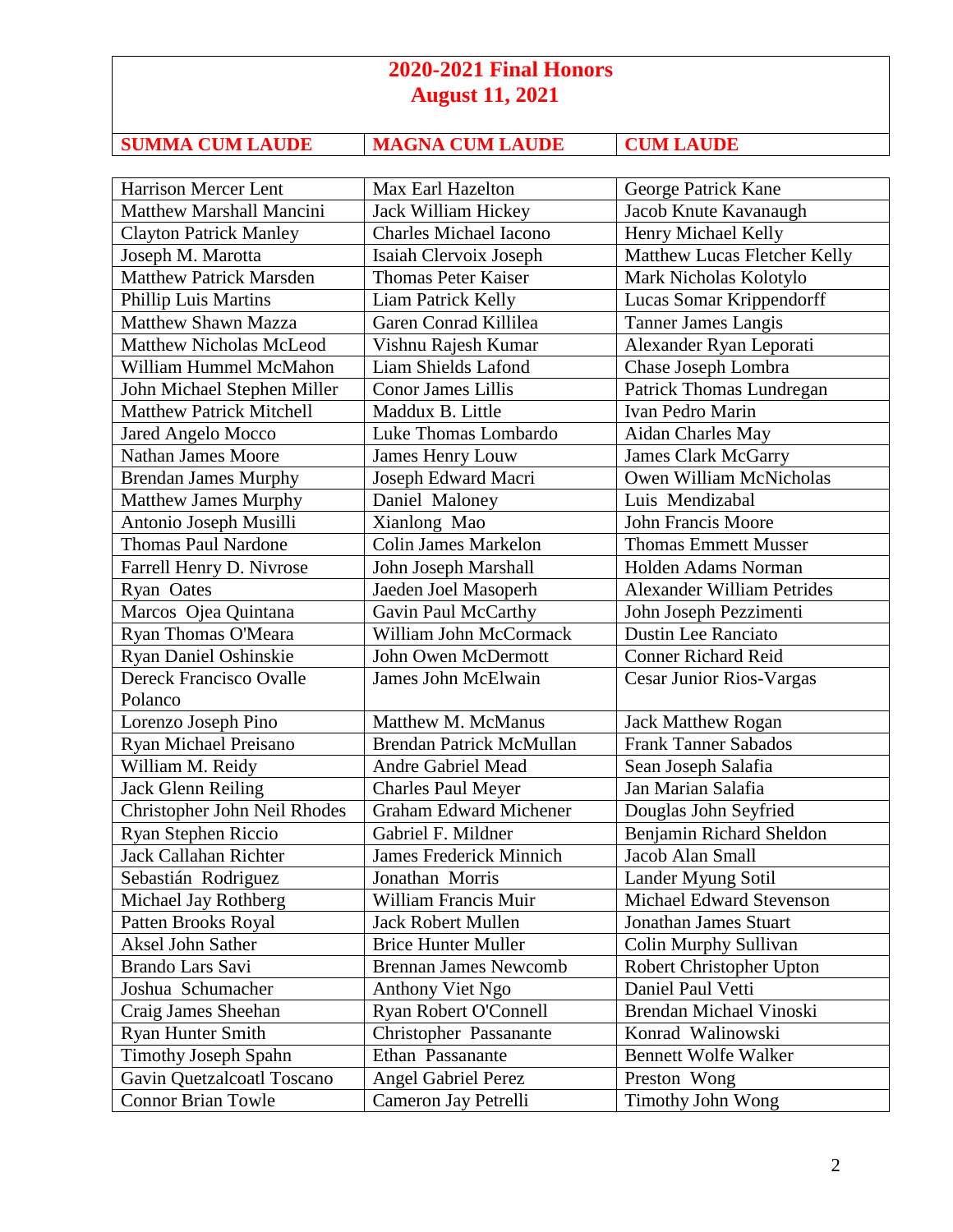## **2020-2021 Final Honors August 11, 2021**

**SUMMA CUM LAUDE MAGNA CUM LAUDE CUM LAUDE** 

| Luke Joseph Trench          | Peter Pigliucci                   | Walter John Wuchiski |
|-----------------------------|-----------------------------------|----------------------|
| Brandon Ukehaxhaj           | David A. Pleban                   | Birong Zhang         |
| Luke Galvin Van Dussen      | Stephen P. Polizzi                |                      |
| Ralfs Viguls                | Nicholas Posada                   |                      |
| Chi Long Wen                | Jakub Jozef Poznanski             |                      |
| <b>Charles Edward Wiele</b> | <b>Anthony Joseph Preisano</b>    |                      |
| Hudson Tate Wingate         | Petr Eli Protiva                  |                      |
| Winston Wu                  | Joseph Romeo Queenan              |                      |
|                             | Michael Lydon Queenan             |                      |
|                             | Griffin James Ramirez             |                      |
|                             | John Gerald Reidy                 |                      |
|                             | James Hayne Reilly                |                      |
|                             | Sean Michael Rogers               |                      |
|                             | Michael Roney                     |                      |
|                             | Robert Edward Rotondo             |                      |
|                             | Matthew Samuelson                 |                      |
|                             | <b>Charles Edward Santa</b>       |                      |
|                             | <b>Timothy Chase Shannehan</b>    |                      |
|                             | Chengyi Shen                      |                      |
|                             | <b>Preston Scott Smith</b>        |                      |
|                             | Harrison James Spangler           |                      |
|                             | Quinn Joseph Stengrim             |                      |
|                             | Benjamin Dominik Stokes           |                      |
|                             | Lucas Coelho Swarowsky            |                      |
|                             | Daniel Scott Tack                 |                      |
|                             | Justin Kyle Tayman                |                      |
|                             | Ethan William Tracey              |                      |
|                             | <b>Spencer Colby Trautz</b>       |                      |
|                             | Mark W. Valus                     |                      |
|                             | Nicolas Edward Vittoria           |                      |
|                             | <b>Charles Peabody Wainwright</b> |                      |
|                             | Thomas Clinton Warnock            |                      |
|                             | <b>Riley Murphy White</b>         |                      |
|                             | Cameron Fitzgerald Willcox        |                      |
|                             | Aidan Kehoe Willkehr              |                      |
|                             | Tianhao Wu                        |                      |
|                             | Pranav Sai Yerra                  |                      |
|                             | Zachary Ruyu Zhang                |                      |
|                             | Xingzao Zhuang                    |                      |
|                             |                                   |                      |
|                             |                                   |                      |
|                             |                                   |                      |